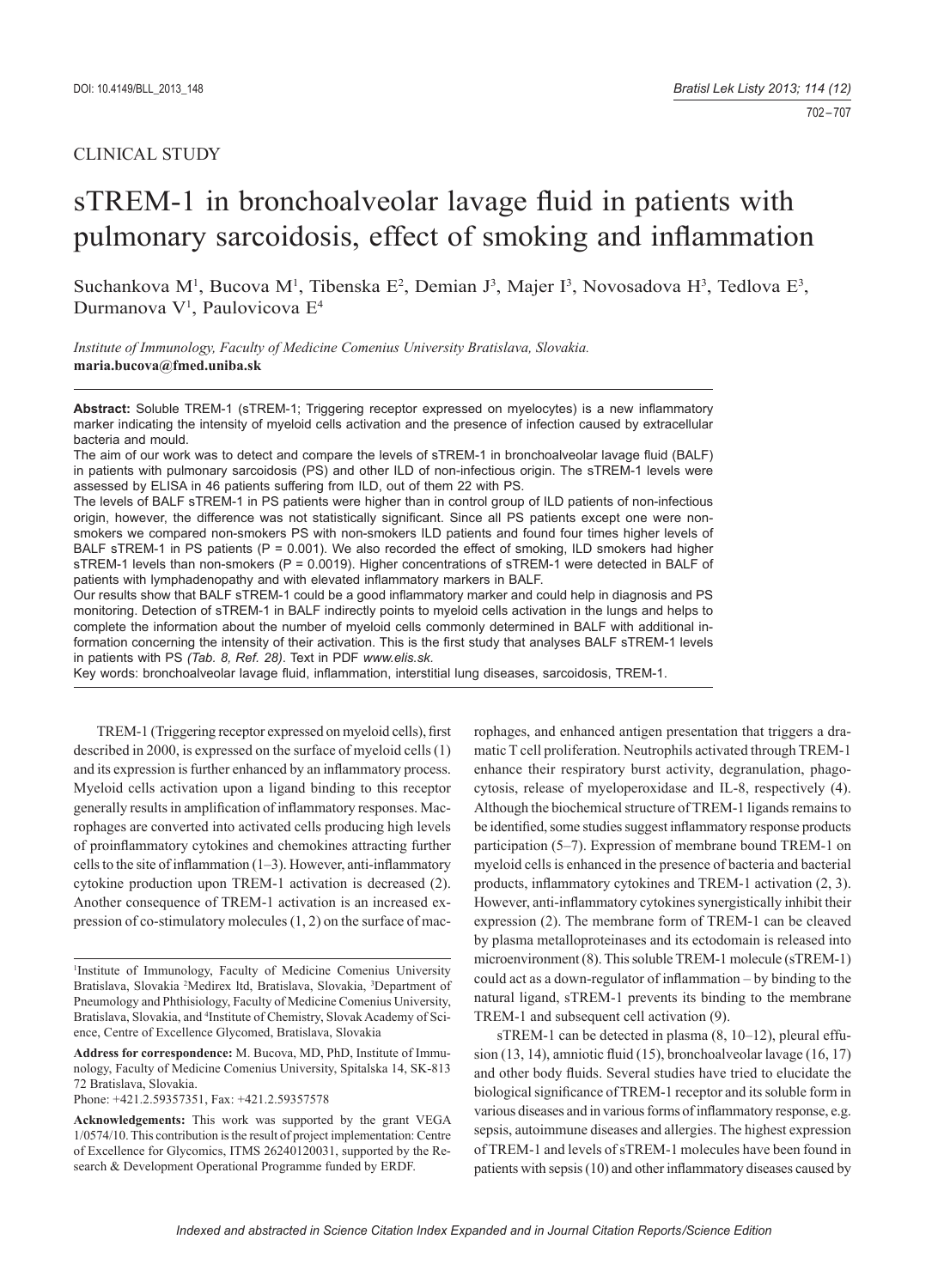extracellular microorganisms such as pneumonia (16, 17), cholangitis  $(18, 19)$  and acute pancreatitis  $(20)$ . Less significant involvement of this molecule but still higher compared to healthy controls was found in patients with chronic obstructive pulmonary disease  $(COPD)$  (11) and inflammatory bowel diseases (12). There are only a few studies testing TREM-1 in diseases affecting the lung interstitium – interstitial lung diseases (ILD) and no study analyzing BALF sTREM-1 in patients with pulmonary sarcoidosis (PS).

The aim of our study was to detect and compare the levels of a new inflammatory marker sTREM-1 in BALF of patients with PS and control group of ILD patients of non-infectious origin.

#### **Patients and methods**

51 patients indicated by clinicians for BALF examination for diagnostic purposes were enrolled to our study. Five patients were excluded from the study for the following reasons: two due to bronchopneumonia, two due to pulmonary neoplasia and one due to pancytopenia. Finally, 46 patients were enrolled in this study, 22 with PS and 24 ILD patients of non-infectious origin (Tab. 1). Whereas the BAL procedure is an invasive examination and there is an ethical problem to enroll healthy individuals, the group of ILD patients other than PS were used as a control cohort in our study. The disadvantage of our control group is that it is heterogeneous group of different clinical entities and increased expression of TREM-1 can be caused by infection (e.g. in patients with chronic obstructive pulmonary disease acompanied by chronic infection). The comparison of sarcoidosis and other ILD may be interesting in the differential diagnosis. The diagnosis was established in compliance with criteria recommended by the American Thoracic Society (ATS), the European Respiratory Society (ERS) and the World Association of Sarcoidosis and Other Granulomatous Disorders (WASOG) (21): typical clinico-radiological presentation, the histological evidence of non-caseating granuloma and/or an increased CD4/CD8 ratio (>3.5) in BALF. According to chest radiographic staging, 8 patients were in stage I of the disease and 14 patients in stage II. Other possible diseases causing granuloma were excluded.

The control group represented 24 patients suffering from ILD of non-infectious origin, more unspecified interstitial pneumopathy with non-infectious chronic interstitial lung involvement. Inclusion criteria for this group were confirmed signs of fibrosis on HRCT scan – GGO (ground-glass opacity) and**/**or honeycombing (all patients), decreased lung diffusion capacity (all patients), typical BAL pattern – decreased CD4/CD8 ratio (all patients).

Both groups were further subdivided into subgroups of smokers and non-smokers, patients with and without lymphadenopathy, patients with and without elevated inflammatory parameters in BALF (total proteins, immunoglobulins, complement components, alpha 2 -macroglobulin) (Table 6). No patient enrolled in this study was treated with corticosteroids prior to BAL procedure. The study was approved by the Local Ethical Committee of Faculty of Medicine Comenius University in Bratislava and written informed consent was obtained from all patients.

 BALF harvesting during bronchoscopy was carried out at the Department of Pneumology and Phthisiology, Faculty of Medicine Comenius University in Bratislava. Fiberoptic bronchoscope was introduced into the wedge position to middle lobe bronchus to the segment S4 or S5. BAL procedure was BALF withdrawing performed by instillation of 100 ml in two successive 50 ml portions of sterile normal saline into the middle lobe and aspirated by gentle suction using a flexible fiberoptic bronchoscope. The harvested BALF was split equally into three tubes. One tube was sent for the standard analysis of the differential cell count (Table 7) and immunological tests (Table 6), next one was transported to the laboratory of clinical microbiology (cultivation of aerobic, anaerobic bacteria and mycobacterium tuberculosis to rule out infection) and the third tube was placed on ice and transported to our laboratory, where the sample was filtered through sterile mull and centrifuged at 400 *g* for 10 min at +4 °C. Thereafter, the sample was stored at -80 °C until the assays were performed. Plasma of patients was obtained from whole blood taken into a tube with EDTA after centrifugation at 400 *g* for 15 min.

sTREM-1 concentrations in BALF were determined by a sandwich enzyme-linked immunosorbent assay (Quantikine, Human TREM-1 ELISA kit, R&D Systems, USA) according to the instructions of the manufacturer.

#### *Statistical analysis*

The one-sample Kolmogorov-Smirnov test was used to determine whether the investigated population followed a normal distribution. On the basis of the results, either non-parametric Mann-Whitney U*-*test or the parametric non-paired *t*-test with Welch correction was used to examine the statistical significance. Data with determined cut off were compared with Fischer´s test (comparison of inflammatory markers). To calculate correlation between two sets of data, Pearson (data followed normal distribution) or Spearman´s (data did not follow normal distribution) test was used.

#### **Results**

#### *Plasma levels of sTREM-1*

In a small cohort of patients with PS (n=7) and healthy controls (n=19) we tested the plasma concentrations of sTREM-1 and found no statistically significant difference between these two groups (Tab. 1).

|  |  |  | Tab. 1. Concentrations of sTREM-1 in plasma of patients with pulmonary sarcoidosis and healthy controls. |  |  |  |  |  |  |  |  |  |  |  |  |  |
|--|--|--|----------------------------------------------------------------------------------------------------------|--|--|--|--|--|--|--|--|--|--|--|--|--|
|--|--|--|----------------------------------------------------------------------------------------------------------|--|--|--|--|--|--|--|--|--|--|--|--|--|

|                  |        | Mann-Whitney      |        |                |                |
|------------------|--------|-------------------|--------|----------------|----------------|
| Group            | Number | $Mean \pm SD$     | Median | Range          | 2-tailed, $p=$ |
| <b>PS</b>        |        | $24.80 \pm 17.73$ | 18.83  | $9.67 - 55.04$ | 0.862          |
| Healthy controls | ۱Q     | $26.16\pm 6.06$   | 26.59  | 15.98–38.78    |                |

sTREM-1 – soluble triggering receptor expressed on myelocytes, PS – pulmonary sarcoidosis.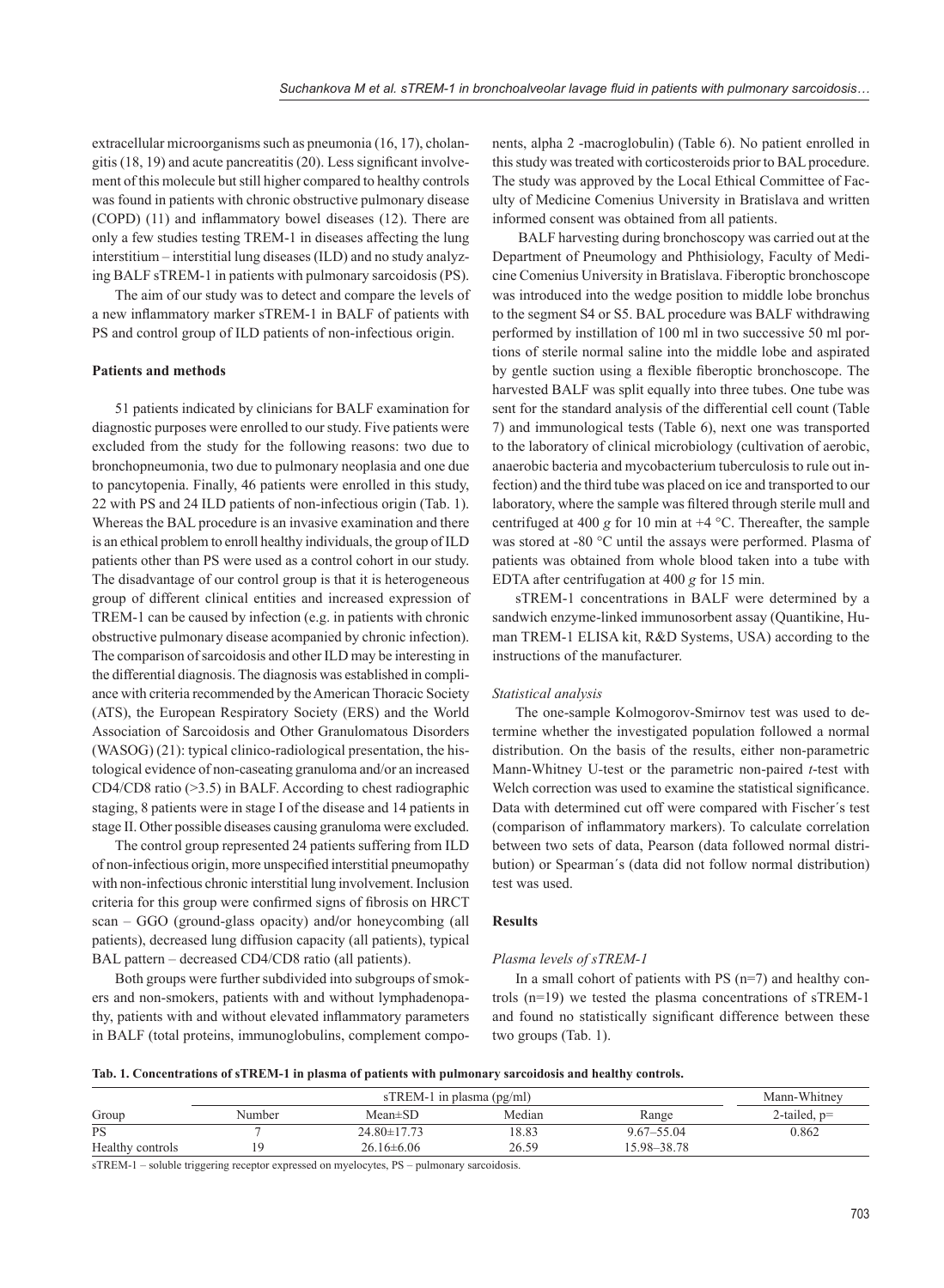702 – 707

#### **Tab. 2. Characteristics of study subjects.**

| Group                | Subjects number | Male $(\% )$ | Mean age $\pm$ SD |
|----------------------|-----------------|--------------|-------------------|
| <b>PS</b>            | 22              | 81.8         | $38.4 \pm 10.7$   |
| ILD                  | 24              | 54.2         | $57.0 \pm 14.1$   |
| Non-smokers PS       | 21              | 78.6         | $38.6 \pm 10.9$   |
| Smokers PS           |                 | 100.0        | 32.0              |
| Non-smokers ILD      | 15              | 46.2         | $58.9 \pm 16.5$   |
| Smokers ILD          | 9               | 66.7         | $56.3 \pm 8.6$    |
| Patients without LAP | 18              | 58.3         | $60.7 \pm 15.9$   |
| Patients with LAP    | 28              | 82.1         | $41.7 \pm 12.14$  |
| <b>BALF INFLAM +</b> | 19              | 78.6         | $38.5 \pm 10.4$   |
| <b>BALF INFLAM -</b> | 27              | 56.5         | $51.9 \pm 16.3$   |

PS – pulmonary sarcoidosis, ILD – interstitial lung diseases, LAP – lymphadenopathy, BALF INFLAM+ – elevated inflammatory markers in bronchoalveolar lavage fluid with elevated levels of at least 3 inflammatory markers, BALF INFLAMnot-elevated inflammatory markers in bronchoalveolar lavage fluid.

**Tab. 3. ILD and subgroups of smokers, non-smokers, LAP positive/ negative and BALF inflammatory markers positive/negative patients.** 

|                |    | 0/1  | 0/1                               |
|----------------|----|------|-----------------------------------|
|                |    |      |                                   |
|                | O  | 2/0  | 2/0                               |
| 2 (1 COPD)     |    | 1/4  | 1/4                               |
| 5 (3 COPD)     | 11 | 3/13 | 7/9                               |
| <b>Smokers</b> |    |      |                                   |
|                |    |      | Non-smokers LAP+/- BALF INFLAM+/- |

ILD – interstitial lung diseases, LAP +/- – number of patients with lymphadenopathy/ number of patients without lymphadenopathy, BALF INFLAM+/- – number of patients with elevated inflammatory markers in bronchoalveolar lavage fluid/number of patients without elevated inflammatory markers in bronchoalveolar lavage fluid. IPF – idiopathic pulmonary fibrosis, COPD – chronic obstructive pulmonary disease. CT ILD – connective tissue related interstitial lung disease, EAA – extrinsic allergic alveolitis, DI ILD – drug-induced interstitial lung disease.

#### *Characteristics of the study groups (PS and ILD patients)*

Plasma levels of sTREM-1 could not indicate inflammatory process ongoing in lungs that is why we decided to test the levels of sTREM-1 in BALF of PS patients. Since bronchoalveolar lavage is not performed in healthy subjects due to ethical reasons, as comparative control group were chosen patients suffering from other interstitial lung diseases (ILD) of non-infectious origin. Characteristics of study subjects are shown in Table 2 and Table 3.

#### *sTREM-1 in BALF of PS and ILD patients. The effect of smoking.*

Comparing levels of sTREM-1 in BALF of patients with PS (n=22) and the rest of ILD patients of non-infectious origin (n=24) we found higher mean value in patients with PS compared to patients with other ILD (PS: mean±SD: 265.01±170.40, ILD: mean±SD: 189.40±158.03), however, the difference was not statistically significant ( $p=0.125$ ) (Tab. 4).

The BALF levels of sTREM-1 in PS non-smokers (n=21; only one patients in this group was smoker) were more than four times higher than in non-smokers in the control ILD group (PS: median: 267.8; range: 34.41–565.90; ILD: median: 30; range: 15.20–267.04). The difference was statistically highly significant (p=0.001) (Tab. 4).

Comparing ILD smokers (n=9; 4 of these patients suffered also from COPD and 2 from bullous emphysema) and non-smokers  $(n=13)$ , we found statistically significantly higher levels of BALF sTREM-1 in ILD smokers (ILD smokers: median: 331.8, range: 133.24–512.97; ILD non-smokers (median: 30, range:  $15.20-267.04$ ). This difference was statistically highly significant (p=0.0019) (Tab. 4).

#### Levels of BALF sTREM-1. The effect of inflammation.

As high concentrations of sTREM-1 suggest the amplification of inflammation, we compared sTREM-1 levels in patients with and without hilar and/or mediastinal lymphadenopathy (LAP), regardless of the diagnosis. Higher levels of BALF sTREM-1 were found in patients with LAP (median: 260.3, range: 24.40–565.9)

# Tab. 4. Concentrations of sTREM-1 in BALF of patient with pulmonary sarcoidosis and other interstitial lung diseases and influence of smoking.

|                 |        |                     | $s$ TREM-1 in BALF $(pg/ml)$ |                 |            |
|-----------------|--------|---------------------|------------------------------|-----------------|------------|
| Group           | Number | $Mean \pm SD$       | Median                       | Range           | $p=$       |
| <b>PS</b>       | 22     | $265.01 \pm 170.40$ | 243.94                       | 34.41–565.90    | $0.125*$   |
| <b>ILD</b>      | 24     | $189.40 \pm 158.03$ | 15.20 - 512.97<br>181.65     |                 |            |
| Smokers PS      |        | 218.90              | 218.90                       |                 |            |
| Non-smokers PS  | 21     | $276.70 \pm 185.10$ | 267.76                       | 34.41–565.90    |            |
| Non-smokers PS  | 21     | $276.70\pm185.10$   | 267.76                       | 34.41–565.90    | $0.001**$  |
| Non-smokers ILD | l5     | $94.90 \pm 99.70$   | 30.00<br>15.20–267.04        |                 |            |
| Non-smokers ILD | l5     | $94.90 \pm 99.70$   | 30.00                        | 15.20–267.04    | $0.0019**$ |
| smokers ILD     | Q      | $319.80 \pm 150.70$ | 331.82                       | 133.24 - 512.97 |            |

sTREM-1 – soluble triggering receptor expressed on myelocytes, BALF – bronchoalveolar lavage fluid, PS – pulmonary sarcoidosis, ILD – interstitial lung diseases, \* – t-test 2-tailed, \*\* – Mann-Whitney test 2-tailed.

| Tab. 5. Concentrations of sTREM-1 in BALF of patients with LAP and patients with increased inflammatory markers in BALF irrespective |  |  |  |
|--------------------------------------------------------------------------------------------------------------------------------------|--|--|--|
| of diagnosis.                                                                                                                        |  |  |  |

| $Group(PS+ILD)$               |          | $N(PS + ILD)$ | $Mean \pm SD$       | Median | Range            | n =        |
|-------------------------------|----------|---------------|---------------------|--------|------------------|------------|
| Patients with LAP             | $(N=28)$ | $22+6$        | $267.20 \pm 165.50$ | 260.29 | 24.40–565.9      | $0.0064**$ |
| Patients without LAP $(N=18)$ |          | $0+18$        | $127.60 \pm 149.00$ | 31.11  | $15.20 - 449.50$ |            |
| <b>BALF INFLAM+</b>           | $(N=19)$ | $9+10$        | $283.17 \pm 191.24$ | 260.29 | $15.20 - 565.90$ | $0.042*$   |
| <b>BALF INFLAM-</b>           | $(N=27)$ | $3 + 14$      | $166.82\pm142.00$   | 135.44 | 18.20 - 512.97   |            |

sTREM-1 – soluble triggering receptor expressed on myelocytes, BALF – bronchoalveolar lavage fluid, PS – pulmonary sarcoidosis, ILD – interstitial lung diseases, LAP – lymphadenopathy, BALF INFLAM+ – elevated inflammatory markers in bronchoalveolar lavage fluid, BALF INFLAM- – non-elevated inflammatory markers in bronchoalveolar lavage fluid, N(PS+ILD) – number of patients with PS + number of patients with ILD, \* - t-test 2-tailed, \*\* - Mann-Whitney test 2-tailed.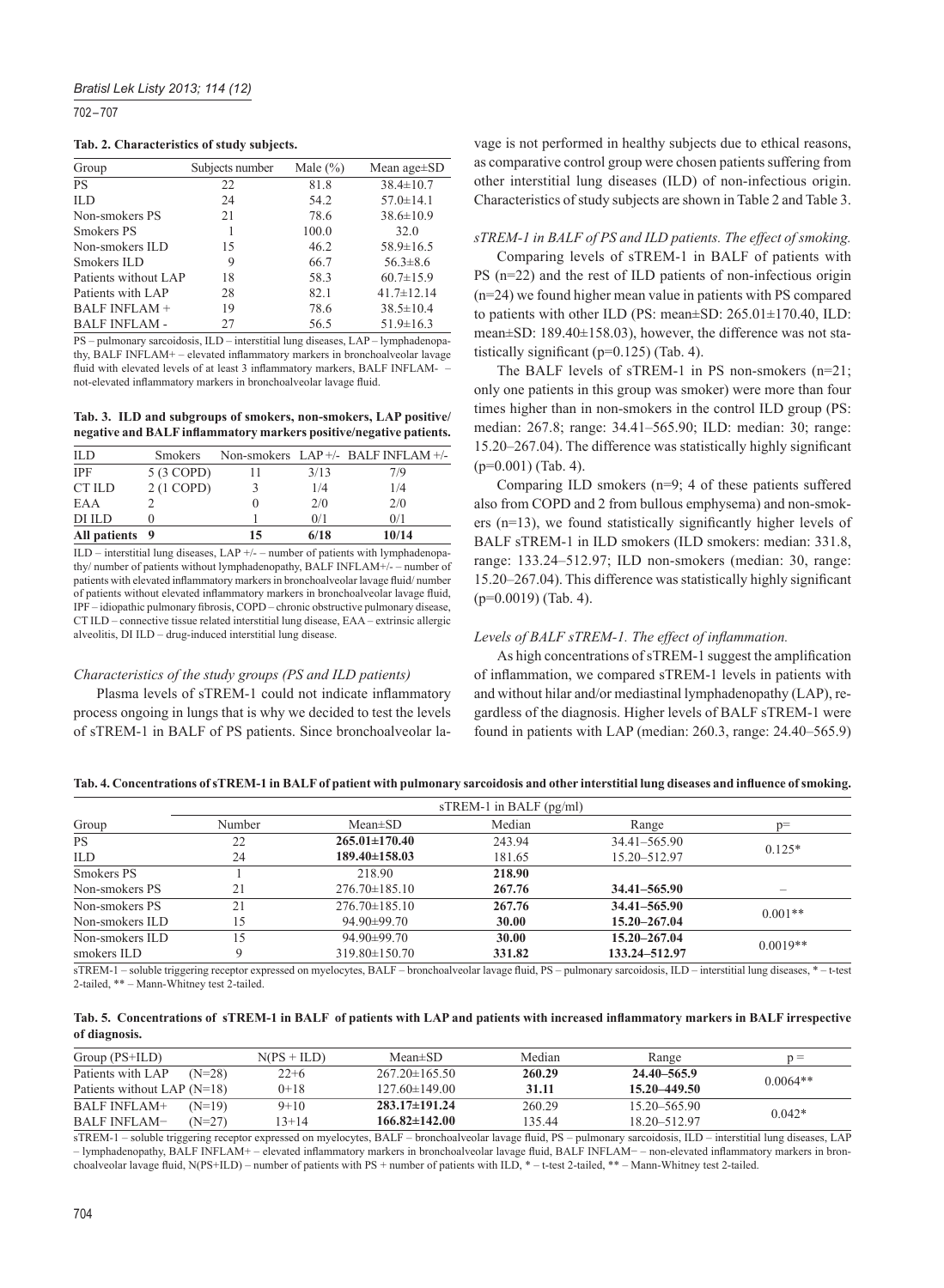|  |  | Tab. 6. Inflammatory markers in BALF of patients with pulmonary sarcoidosis and interstitial lung diseases. |  |  |  |  |  |
|--|--|-------------------------------------------------------------------------------------------------------------|--|--|--|--|--|
|--|--|-------------------------------------------------------------------------------------------------------------|--|--|--|--|--|

|                |                          | PS                                    |                     | ILD                                     |          |  |
|----------------|--------------------------|---------------------------------------|---------------------|-----------------------------------------|----------|--|
|                | $Mean \pm SD$            | No. of inflam+patients/cut off (mg/l) | $Mean \pm SD$       | No. of inflam+patients/cut off $(mg/l)$ | $p=$     |  |
| IgG            | $53.10\pm 68.50$         | 18/>30.0                              | $55.50 \pm 102.30$  | 13/ > 30.0                              | $0.53*$  |  |
| IgM            |                          | 11/>2.4                               |                     | 11/>2.4                                 | $0.93**$ |  |
| IgA            | $17.20 \pm 21.40$        | 7/>20.0                               | $20.40 \pm 31.80$   | 11/>20.0                                | $0.98*$  |  |
| Total proteins | $266.4\pm 245.7$         | 18/>200                               | $243.30 \pm 216.10$ | 16/>200                                 | $0.99*$  |  |
| C <sub>3</sub> |                          | 9/ > 2.5                              |                     | 7/>2.5                                  | $0.69**$ |  |
| A2MA           | $\overline{\phantom{a}}$ | 7/>4.0                                |                     | 7/>4.0                                  | $1.00**$ |  |

BALF – bronchoalveolar lavage fluid, No. of inflam+ patients/cut off – number of patients with elevated marker (higher than the determined cut off value)/determined cut off value; PS – pulmonary sarcoidosis, ILD – interstitial lung diseases, IgG – immunoglobulin G, IgM – immunoglobulin M, IgA – immunoglobulin A, C3 – C3 complement component, A2MA – alpha 2-macroglobulin, \* – Mann-Whitney test, \*\* – Fischer´s test.

**Tab. 7. CD surface markers and differential cell count in BALF.**

|                                  | PS                | ILD.              | $p=$           |
|----------------------------------|-------------------|-------------------|----------------|
|                                  | $(mean \pm SD)$   | $(mean \pm SD)$   | (Mann-Whitney, |
|                                  |                   |                   | 2-tailed sg.)  |
| $CD3+(%)$                        | $93.20\pm4.10$    | $89.50 \pm 5.40$  | $=0.0052$      |
| $CD4+$ $(\% )$                   | $78.40 \pm 16.10$ | $37.70 \pm 13.20$ | < 0.0001       |
| $CD8+(%)$                        | $15.70 \pm 14.50$ | $53.90 \pm 14.50$ | < 0.0001       |
| $CD4+/CD8+$                      | $8.60 \pm 5.80$   | $0.80 \pm 0.50$   | < 0.0001       |
| Ma $(%)$                         | $53.50 \pm 17.10$ | $68.30 \pm 20.10$ | $=0.0104$      |
| Ly $(\%)$                        | $35.80 \pm 16.90$ | $16.20 \pm 12.20$ | $=0.0001$      |
| Neu $(\% )$                      | $10.10 \pm 8.30$  | $14.80 \pm 13.30$ | $= 0.4$        |
| $E_0$ $\left(\frac{9}{6}\right)$ | $0.60 \pm 0.90$   | $0.70 \pm 1.50$   | $= 0.75$       |

CD – cluster of differentiation – cell membrane markers, BALF – bronchoalveolar lavage fluid,  $PS$  – pulmonary sarcoidosis,  $ILD$  – interstitial lung diseases,  $CD3+$ percentage of all T-lymphocytes, CD4+ – percentage of T-helper lymphocytes, CD8+ – percentage of T-cytotoxic lymphocytes, CD4/CD8 – ratio between T-helper and T-cytotoxic lymphocytes percentage, Ma – macrophages, Ly – lymphocytes, Neu – neutrophils, Eo – eosinophils.

**Tab. 8. Correlation between sTREM-1 concentration and percentage of cells in BALF.**

| Cells/sTREM-1   | $R =$    | 95% CI           | $p=$   |
|-----------------|----------|------------------|--------|
| MA/sTREM-1      | $-0.310$ | $-0.662 - 0.154$ | 0.172  |
| $LY/sTREM-1$    | 0.246    | $-0.221 - 0.621$ | 0.284  |
| NEU/sTREM-1     | $-0.123$ | $-0.537-0.338$   | 0.595  |
| $CD4+/sTREM-1$  | 0.452    | $0.012 - 0.746$  | 0.0396 |
| $CD8+/sTREM-1$  | $-0.289$ | $-0.641 - 0.165$ | 0.193  |
| CD4/CD8/sTREM-1 | 0.325    | $-0.126 - 0.664$ | 0.140  |

Cells/sTREM-1 – correlation between selected cells and sTREM-1, Ma – macrophages, Ly – lymphocytes, Neu – neutrophils, Eo – eosinophils, CD4+ – T-helper lymphocytes, CD8+ – T-cytotoxic lymphocytes, CD4/CD8 – ratio between T-helper and T-cytotoxic lymphocytes, R – correlation coefficient, CI – confidence interval

than in patients without LAP (median: 31.11, range: 15.20–449.50) (p=0.0064) (Tab. 5).

Moreover, patients with at least 3 elevated inflammatory markers (total proteins, IgG, IgA, IgM, C3 complement, alfa-2 macroglobulin) in BALF (sTREM-1: mean±SD: 283.17±191.24) compared to patients without elevated inflammatory markers (sTREM-1: mean $\pm$ SD: 166.82 $\pm$ 142) showed statistically significantly higher levels of sTREM-1 in BALF (p=0.042), regardless of the diagnosis (Tab. 5). Concentrations of investigated inflammatory markers (proteins, IgG, IgA, IgM, C3, alfa-2 macroglobulin) in BALF did not differ between PS and ILD investigated groups (Tab. 6).

## *Differential cell count in BALF of PS and ILD patients*

Comparing both investigated groups, the group of PS patients had statistically significantly higher percentage of all lymphocytes (mean±SD: PS: 35.80±16.90; ILD: 16.20±12.20; p=0.0001), higher percentage of CD3+ T cells (PS: 93.20±4.10; ILD: 89.50±5.4; p=0.0052), mainly CD4+ helper T cells (PS: 78.40±16.10; ILD: 37.70±13.20; p<0.0001) and CD4+ /CD8+ ratio (PS: 8.60±5.80; ILD: 0.80±0.50; p<0.0001) (Tab. 7).

Very interesting is the significant correlation between the levels of sTREM-1 in BALF and the percentage of CD4+ T cells in BALF of PS patients (Spearman non parametric 2 – tailed test: p=0.0396; Spearman R=0.452, 95% CI=0.012–0.746) (Tab. 8).

None of the PS patients had positive cultivation for aerobic, anaerobic bacteria and mycobacterium tuberculosis.

#### **Discussion**

Sarcoidosis is a multisystemic disease of unknown origin, characterized by the formation of granulomatous lesions especially in the lungs or the lymph nodes, but virtually any organ can be affected. Sarcoidosis is a disease of unknown etiology that is classified within a group of about 200 diseases termedinterstitial lung diseases (ILD; e.g. idiopathic pulmonary fibrosis, hypersensitivity pneumonitis, drug-induced ILD, radiation-induced ILD, sarcoidosis, eosinophilic pneumonias, connective tissue disease – related ILD and many other disorders (22). However, in comparison with other ILD, sarcoidosis has some specificities. For the acute stage lymphadenopathy (LAP), lymphocytic alveolitis with T helper lymphocytes (CD4+) predominance (unlike other ILD) is typical indicating a strong activation of macrophages and intensive antigen presentation. The antigen responsible for induction of such immune response in patients with sarcoidosis is not yet known. Potential disease-causing agent according to recent studies is mold (23, 24).

It is known that increased expression of TREM-1 on the surface of myeloid cells refers to the presence of extracellular microorganisms (bacteria or fungi) (2, 16, 25, 26). This membrane form of TREM-1 can be cleaved and its soluble form sTREM-1 is detectable in plasma and other biological fluids. In our study we wanted originally to compare the plasma levels of sTREM-1 in patients with pulmonary sarcoidosis and healthy controls. In a pilote study with a small number of subjects we found no differences in plasma concentrations of PS patients and healthy subjects. We realised that plasma levels of sTREM-1 do not indicatean ongoing inflammatory process in lungs that is why we decided to test the levels of sTREM-1 directly in BALF. Since bronchoalveolar lavage is not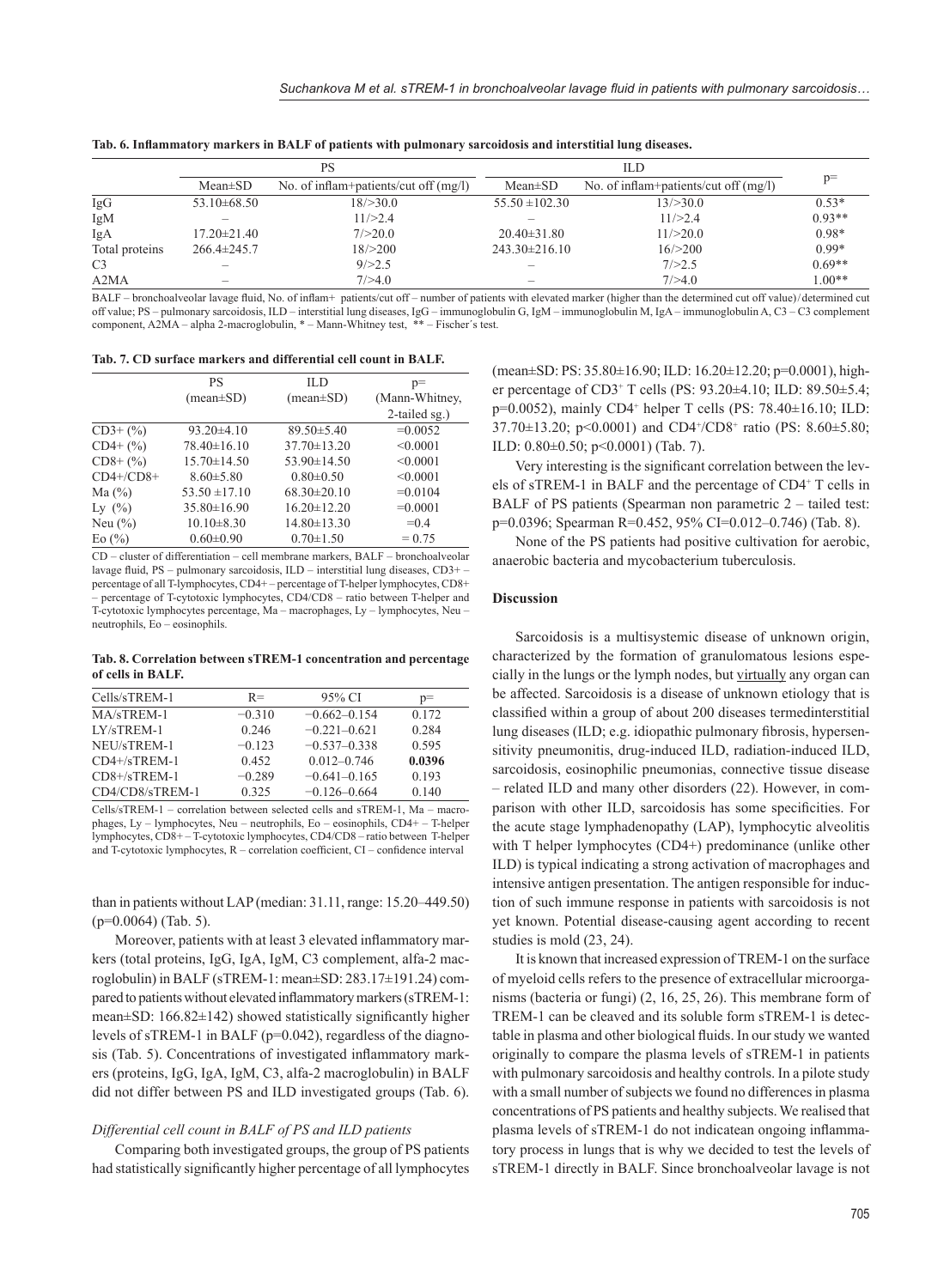# 702 – 707

performed in healthy subjects for ethical reasons, as comparative control group patients suffering from other interstitial lung diseases (ILD) of non-infectious origin were chosen.

Our results showed that the levels of sTREM-1 in BALF of PS patients were higher than in control group of ILD patients of noninfectious origin (PS: mean±SD: 265.01±170.40, ILD: mean±SD: 189.40±158.03), however, the difference did not reach statistical significance (Tab. 4).

 Since all PS patients except one were non-smokers (what is typical for PS patients) we wanted to test the influence of smoking to BALF sTREM-1 levels (Tab. 4). Set aside smokers from both groups we found statistically very significantly elevated levels of sTREM-1 in BALF of PS patients. Concentrations of BALF sTREM-1 in PS non-smokers were more than four times higher than in non-smokers in the control ILD group (p=0.001) (Tab. 4). Low levels of sTREM-1 in BALF of ILD non-smokers suggest low myeloid cells activation through TREM-1 receptor in the lungs. Our results are in agreement with findings of other authors whose results show rather low activity of TREM-1 molecule in ILD (16). Comparing ILD smokers with non-smokers statistically significantly higher levels of BALF sTREM-1 were found in ILD patients smokers (p=0.0019) (Tab. 4).

In the next step we wanted to test the association of sTREM-1 concentrations in BALF with the presence of inflammation. As high concentrations of sTREM-1 point to inflammatory process amplification, we compared sTREM-1 levels in patients with and without hilar and/or mediastinal lymphadenopathy (LAP), regardless of the diagnosis. In BALF of patients with LAP, higher levels of sTREM-1 were detected comparing with patients without LAP (p=0.0064) (Tab. 5). Moreover, patients with at least 3 elevated inflammatory markers (total proteins, IgG, IgA, IgM, C3 complement, alpha-2 macroglobulin) in BALF compared to patients without elevated inflammatory markers showed statistically significantly higher levels of sTREM-1 in BALF ( $p=0.042$ ), regardless of the diagnosis (Tab. 5).

Comparing both investigated groups, the group of PS patients had statistically significantly higher percentage of all lymphocytes (p=0.0001), higher percentage of CD3+ T cells (p=0.0052), mainly CD4<sup>+</sup> helper T cells ( $p$ <0.0001) and CD4<sup>+</sup>/CD8<sup>+</sup> ratio  $p$ <0.0001) (Tab. 7) that are typical diagnostic markers for PS. These results show that laboratory findings in our PS group of patients are typical for sarcoidosis and that our selection of PS patients was correct.

The aim of our study was to test the hypothesis that the preferential expression of TREM-1 in PS is due to the presence of an infection what was documented in the last years, compared to other ILD of non-infectious origin. A study analyzing TREM-1 receptor in BALF in patients with pulmonary sarcoidosis has not been published yet. Pulmonary sarcoidosis characterized by significant lymphadenopathy, lymphocyte alveolitis with T helper lymphocyte predominance (unlike other ILD) suggests significant macrophage activation and enhanced antigen presentation.

Our results show that sTREM-1 could be a good inflammatory marker only when tested locally in BALF and could help in diagnosis a monitoring of PS patients. As sTREM-1 is cleaved away from myeloid cell surfaces during their activation, detection of sTREM-1 in BALF indirectly point to myeloid cells activation in the lungs and helps to complete information about the number of myeloid cells commonly determined in BALF as diagnostic marker with additional information concerning the intensity of their activation. The results of our analysis show that TREM-1 molecule plays an important role in the pathogenesis of PS.

Increase of TREM-1 molecules (membrane and soluble form) is characteristic for infections caused by extracellular pathogenic microorganisms. Etiology of sarcoidosis, however, has been for decades associated with the presence of intracellular pathogens. This discrepancy can be explained by recent studies of Terčelj et al (23, 24), and the multicentric ACCESS (A Case Control Etiologic Study of Sarcoidosis) study (27) that have shown that potential etiologic agent for pulmonary sarcoidosis development is represented by fungi belonging to extracellular pathogens.

Our results are thus indirectly consistent with the results of these studies and support the opinion that extracellular pathogens play an important role in the etiology of sarcoidosis and the infection (chronic and/or subclinical) should be actively sought in sarcoidosis patients. As none of our PS patients had positive cultivation for commonly tested aerobic, anaerobic bacteria and mycobacterium tuberculosis, the active detection of mold infection should also be introduced to PS diagnosis.

Fungal glucans can bind to PRR receptors (e.g. dectin 1) on myeloid cells, activate them and this activation can be further enhanced by signalling through TREM-1 receptor. In fact, the involvement of this receptor was also described in Aspergillus granuloma in the liver and chronic Aspergillus asthma in mice (28). All PS patients enrolled in our study were in stage I and II of the disease. Further study will be necessary to determine the levels of sTREM-1 in a larger cohort of patients and in chronic forms of the diseases associated with fibrotic alteration of the lung interstitium.

Further studies are needed to evaluate different subgroups of ILD. For example, there was no patient with farmer´s lung disease in our study. Conversely, high values of BALF sTREM-1 in ILD smokers indicate an increased activation of myeloid cells in the lungs. The explanation could be that the group of smokers includes 4 patients with COPD (44%), (the main risk factor for COPD is smoking) and two patients with bullous emphysema. Our findings agree with previous COPD studies (11) and also with knowledge of the pathogenesis of COPD and emphysema, where myeloid cells are known to be involved in the lung tissue destruction.

#### **Conclusion**

sTREM-1 molecule is readily determinable inflammatory marker in BALF. Our results show elevated levels of inflammatory marker sTREM-1 in BALF, however not in plasma of patients with PS. Our results show that sTREM-1 could be a good inflammatory marker only when tested locally in BALF and could help in diagnosis and monitoring of PS patients. Higher concentrations of sTREM-1 were detected in BALF of patients with lymphadenopathy and those with elevated inflammatory markers in BALF. Moreover, detection of sTREM-1 in BALF indirectly points to myeloid cells activation in the lungs and helps to complete the informa